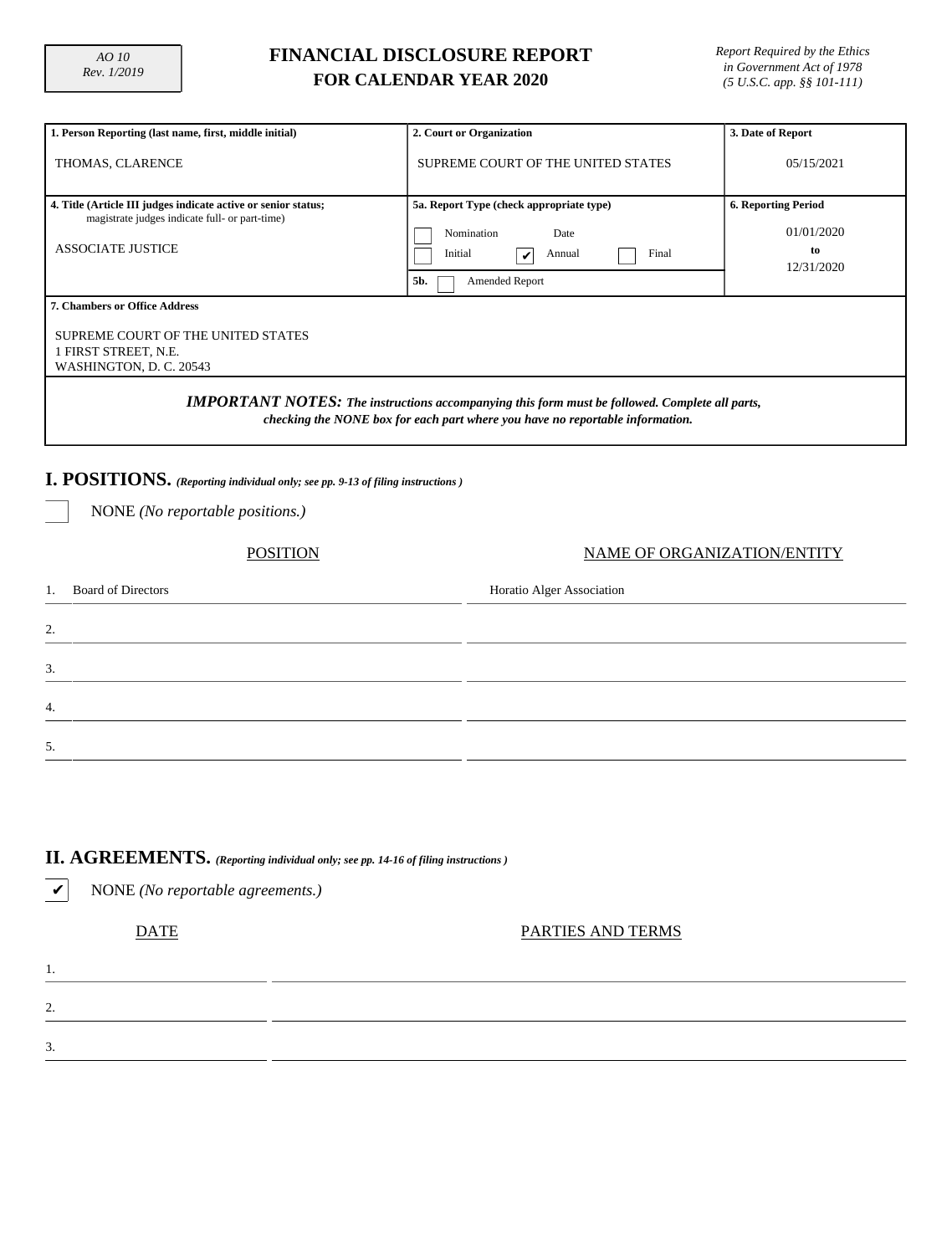Page 2 of 7

2.

3.

4.

05/15/2021

# **III. NON-INVESTMENT INCOME.** *(Reporting individual and spouse; see pp. 17-24 of filing instructions )*

#### **A. Filer's Non-Investment Income**

NONE *(No reportable non-investment income.)*

| <b>DATE</b> | <b>SOURCE AND TYPE</b>                               | <b>INCOME</b><br>(yours, not spouse's) |  |  |  |  |
|-------------|------------------------------------------------------|----------------------------------------|--|--|--|--|
| 1.8/27/2020 | George Washington University School of Law -teaching | \$10,000.00                            |  |  |  |  |
| 2.          |                                                      |                                        |  |  |  |  |
| 3.          |                                                      |                                        |  |  |  |  |
| 4.          |                                                      |                                        |  |  |  |  |
|             |                                                      |                                        |  |  |  |  |

### **B. Spouse's Non-Investment Income -** *If you were married during any portion of the reporting year, complete this section.*

*(Dollar amount not required except for honoraria.)*

| $\overline{\phantom{a}}$ |                                                |
|--------------------------|------------------------------------------------|
| <b>DATE</b>              | <b>SOURCE AND TYPE</b>                         |
| 1.2020                   | Liberty Consulting, Inc. - salary and benefits |
| 2.                       |                                                |
| 3.                       |                                                |
| $\overline{4}$ .         |                                                |

# **IV. REIMBURSEMENTS** *-- transportation, lodging, food, entertainment.*

*(Includes those to spouse and dependent children; see pp. 25-27 of filing instructions.)*

NONE *(No reportable non-investment income.)*

NONE *(No reportable reimbursements.)*

|    | <b>SOURCE</b>                                            | <b>DATES</b>          | <b>LOCATION</b> | <b>PURPOSE</b> | <b>ITEMS PAID OR PROVIDED</b>      |
|----|----------------------------------------------------------|-----------------------|-----------------|----------------|------------------------------------|
| 1. | Levin College of Law<br>University of Florida            | 1/27/2020 - 1/30/2020 | Gainesville, FL | Teaching       | Transportation, meals, and lodging |
| 2. | Federalist Society Florida<br><b>Chapters Conference</b> | 1/31/2020             | Orlando, FL     | Guest speaker  | Transportation, meals, and lodging |
| 3. |                                                          |                       |                 |                |                                    |
| 4. |                                                          |                       |                 |                |                                    |
| 5. |                                                          |                       |                 |                |                                    |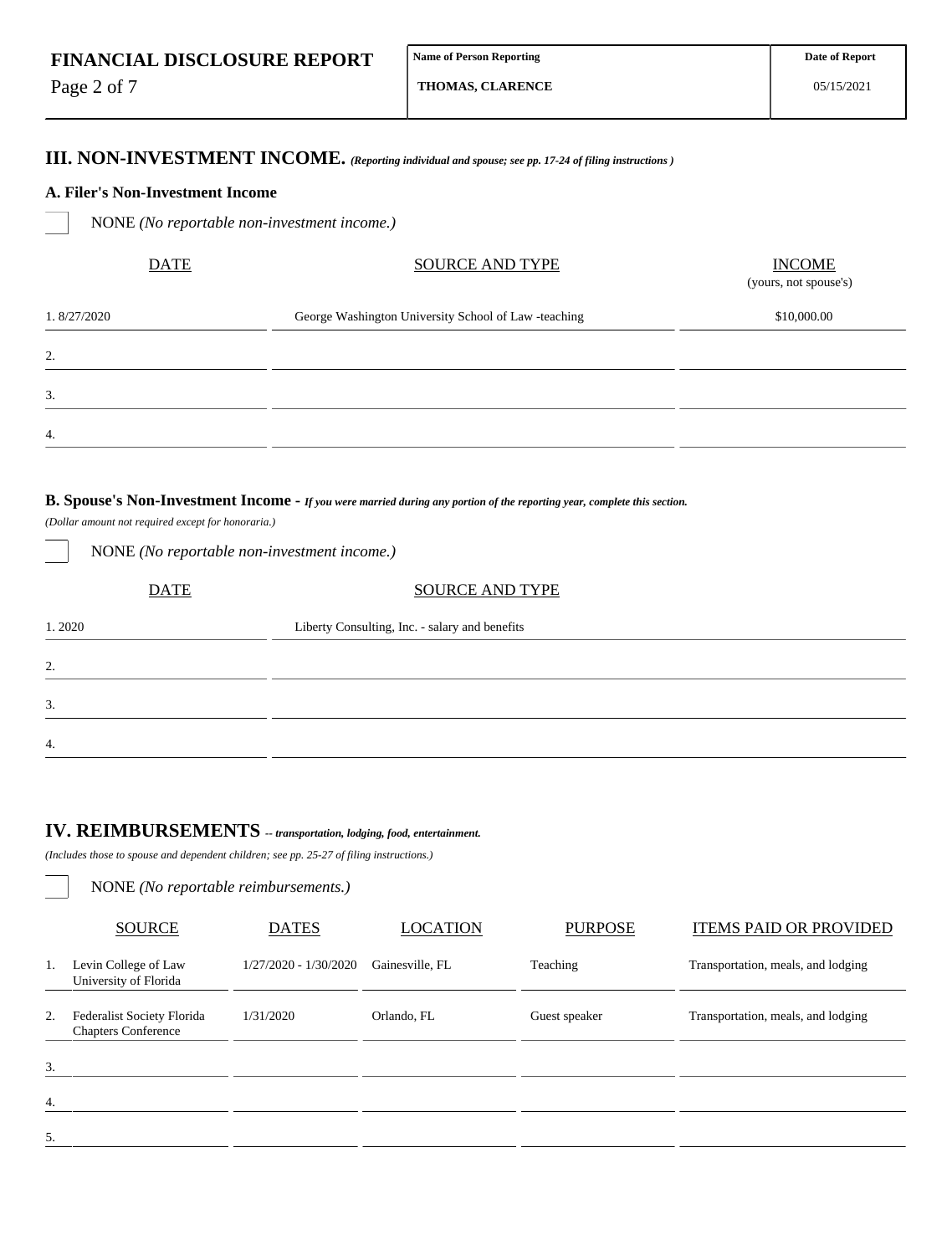|  | <b>FINANCIAL DISCLOSURE REPORT</b> |  |
|--|------------------------------------|--|
|--|------------------------------------|--|

Page 3 of 7

**THOMAS, CLARENCE**

# **V. GIFTS.** *(Includes those to spouse and dependent children; see pp. 28-31 of filing instructions.)*

# ✔ NONE *(No reportable gifts.)* SOURCE DESCRIPTION DESCRIPTION VALUE 1. 2. 3. 4. 5.

# **VI. LIABILITIES.** *(Includes those of spouse and dependent children; see pp. 32-33 of filing instructions.)*

| $\boldsymbol{\mathcal{U}}$ | NONE (No reportable liabilities.) |                    |                   |
|----------------------------|-----------------------------------|--------------------|-------------------|
|                            | <b>CREDITOR</b>                   | <b>DESCRIPTION</b> | <b>VALUE CODE</b> |
| 1.                         |                                   |                    |                   |
| 2.                         |                                   |                    |                   |
| 3.                         |                                   |                    |                   |
| $\overline{4}$ .           |                                   |                    |                   |
| 5.                         |                                   |                    |                   |
|                            |                                   |                    |                   |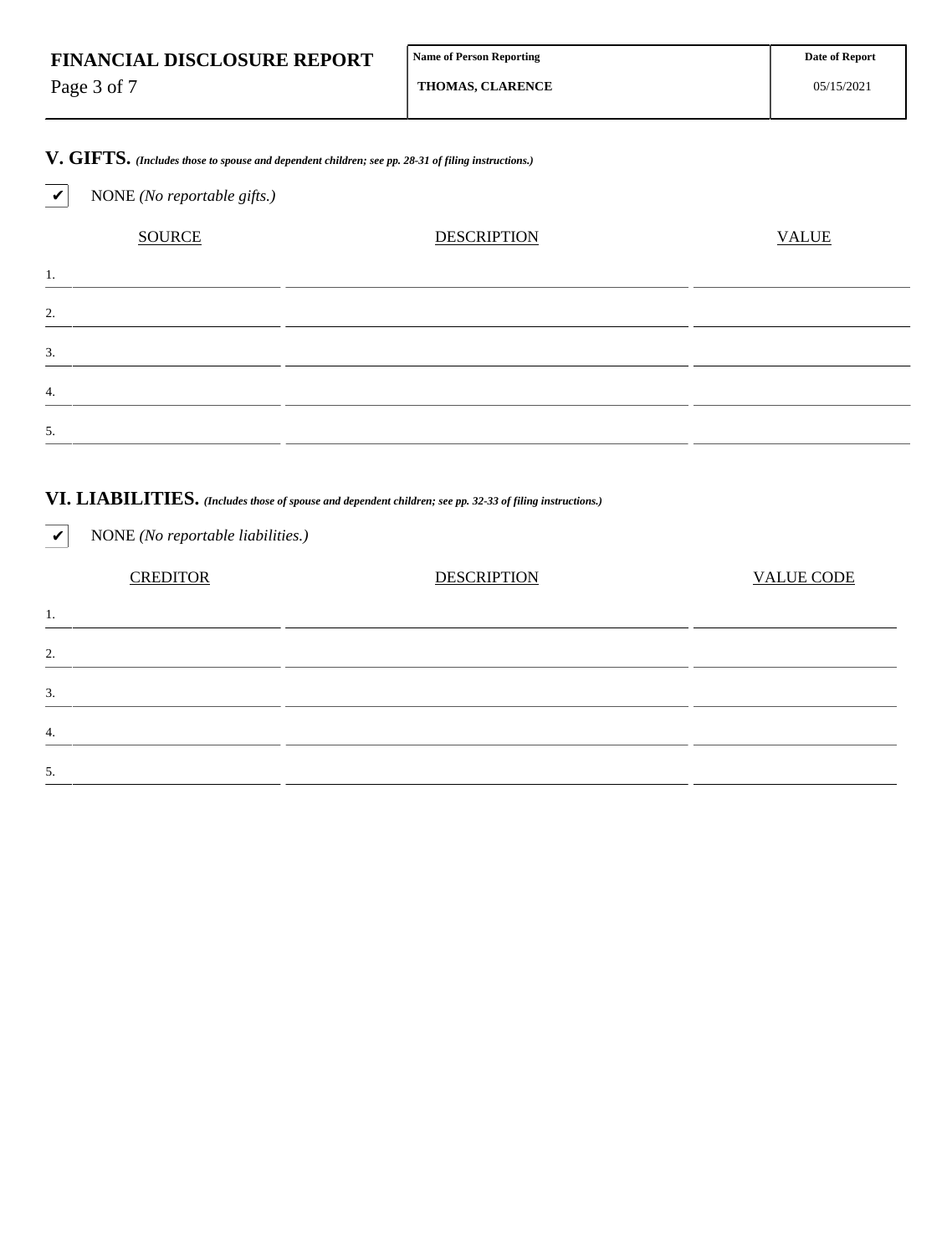Page 4 of 7

**THOMAS, CLARENCE**

05/15/2021

### **VII. INVESTMENTS and TRUSTS** *-- income, value, transactions (Includes those of spouse and dependent children; see pp. 34-60 of filing instructions.)*

NONE *(No reportable income, assets, or transactions.)*

|     | $\mathbf{A}$<br><b>Description of Assets</b><br>(including trust assets)           |                                    | $\mathbf B$<br><b>Income during</b><br>reporting period | $\mathbf C$<br>Gross value at end<br>of reporting period |                                             | $\mathbf D$<br>Transactions during reporting period |                         |                                   |                                  |                                                                   |
|-----|------------------------------------------------------------------------------------|------------------------------------|---------------------------------------------------------|----------------------------------------------------------|---------------------------------------------|-----------------------------------------------------|-------------------------|-----------------------------------|----------------------------------|-------------------------------------------------------------------|
|     | Place " $(X)$ " after each asset<br>exempt from prior disclosure                   | (1)<br>Amount<br>Code 1<br>$(A-H)$ | (2)<br>Type (e g,<br>div, rent,<br>or $int$ )           | (1)<br>Value<br>Code 2<br>$(J-P)$                        | (2)<br>Value<br>Method<br>Code 3<br>$(Q-W)$ | (1)<br>Type (e g,<br>buy, sell,<br>redemption)      | (2)<br>Date<br>mm/dd/yy | (3)<br>Value<br>Code 2<br>$(J-P)$ | (4)<br>Gain<br>Code 1<br>$(A-H)$ | (5)<br>Identity of<br>buyer/seller<br>(if private<br>transaction) |
| 1.  | MONY Flexible Premium Adjustable Life n/<br>k/a AXA Universal Life Policy          | ${\bf C}$                          | Dividend                                                | L                                                        | T                                           |                                                     |                         |                                   |                                  |                                                                   |
| 2.  | MONY Whole - n/k/a/ AXA Universal Life<br>Policy                                   | ${\bf C}$                          | Dividend                                                | M                                                        | T                                           |                                                     |                         |                                   |                                  |                                                                   |
| 3.  | Wells Fargo CD                                                                     | A                                  | Interest                                                | J                                                        | T                                           |                                                     |                         |                                   |                                  |                                                                   |
| 4.  | Ginger, LTD., Partnership                                                          | $\mathbf F$                        | Rent                                                    | N                                                        | W                                           |                                                     |                         |                                   |                                  |                                                                   |
| 5.  |                                                                                    |                                    |                                                         |                                                          |                                             |                                                     |                         |                                   |                                  |                                                                   |
| 6.  | Liberty Consulting, Inc.                                                           |                                    | None                                                    | K                                                        | U                                           |                                                     |                         |                                   |                                  |                                                                   |
| 7.  | Vanguard IRA (H)                                                                   |                                    |                                                         |                                                          |                                             |                                                     |                         |                                   |                                  |                                                                   |
| 8.  | -VANGUARD FEDERAL MONEY<br><b>MARKET FUND</b>                                      | A                                  | Dividend                                                | L                                                        | ${\bf T}$                                   |                                                     |                         |                                   |                                  |                                                                   |
| 9.  | -VANGUARD EMERGING MARKETS<br>STOCK INDEX ADMIRAL CL VEMAX                         | A                                  | Dividend                                                | J                                                        | $\mathbf T$                                 |                                                     |                         |                                   |                                  |                                                                   |
| 10. | -VANGUARD 500 INDEX ADMIRAL CL<br><b>VFIAX</b>                                     | ${\bf C}$                          | Dividend                                                | N                                                        | $\mathbf T$                                 |                                                     |                         |                                   |                                  |                                                                   |
| 11. | -VANGUARD SMALL CAP VALUE<br>INDEX ADMIRAL CL (VSIAX)                              | B                                  | Dividend                                                | L                                                        | T                                           |                                                     |                         |                                   |                                  |                                                                   |
| 12. | -VANGUARD TOTAL INTL STOCK<br>INDEX ADMIRAL CL (VTIAX)                             | A                                  | Dividend                                                | J                                                        | T                                           |                                                     |                         |                                   |                                  |                                                                   |
| 13. | -VANGUARD VALUE INDEX ADMIRAL<br><b>CL</b>                                         | $\, {\bf B}$                       | Dividend                                                | L                                                        | $\mathbf T$                                 |                                                     |                         |                                   |                                  |                                                                   |
| 14. | -SAFRA NATL BANK OF NY NEW<br>YORK NY CD FDIC #26876 IAM INSTL<br><b>CPN 2.500</b> | B                                  | Interest                                                |                                                          |                                             | Sold                                                | 03/20/20                | L                                 |                                  |                                                                   |
| 15. | -MORGAN STANLEY BANK NA SLC,<br>UT CD FDIC #32992 CPN 2.800% DUE<br>3/14/22        | B                                  | Interest                                                | L                                                        | T                                           |                                                     |                         |                                   |                                  |                                                                   |
| 16. | -CENTERSTATE BANK WINTER<br>HAVEN FL CD FDIC#33555 CPN 1.000%<br>DUE 3/31/25       | A                                  | Interest                                                | $\mathbf{L}$                                             | $\mathbf T$                                 | Buy                                                 | 03/30/20                | L                                 |                                  |                                                                   |

1 Income Gain Codes: (See Columns B1 and D4) 2 Value Codes (See Columns C1 and D3)

3 Value Method Codes (See Column C2)

 $A = $1,000$  or less  $F = $50,001 - $100,000$ J =\$15,000 or less N =\$250,001 - \$500,000 P3 =\$25,000,001 - \$50,000,000 Q =Appraisal U =Book Value

 $B = $1,001 - $2,500$  $G = $100,001 - $1,000,000$ K =\$15,001 - \$50,000  $O = $500,001 - $1,000,000$ 

R =Cost (Real Estate Only) V =Other

 $C = $2,501 - $5,000$ H1 =\$1,000,001 - \$5,000,000 L =\$50,001 - \$100,000 P1 =\$1,000,001 - \$5,000,000 P4 =More than \$50,000,000 S =Assessment W =Estimated

 $D = $5,001 - $15,000$ H2 =More than \$5,000,000 M =\$100,001 - \$250,000 P2 =\$5,000,001 - \$25,000,000  $E = $15,001 - $50,000$ 

T =Cash Market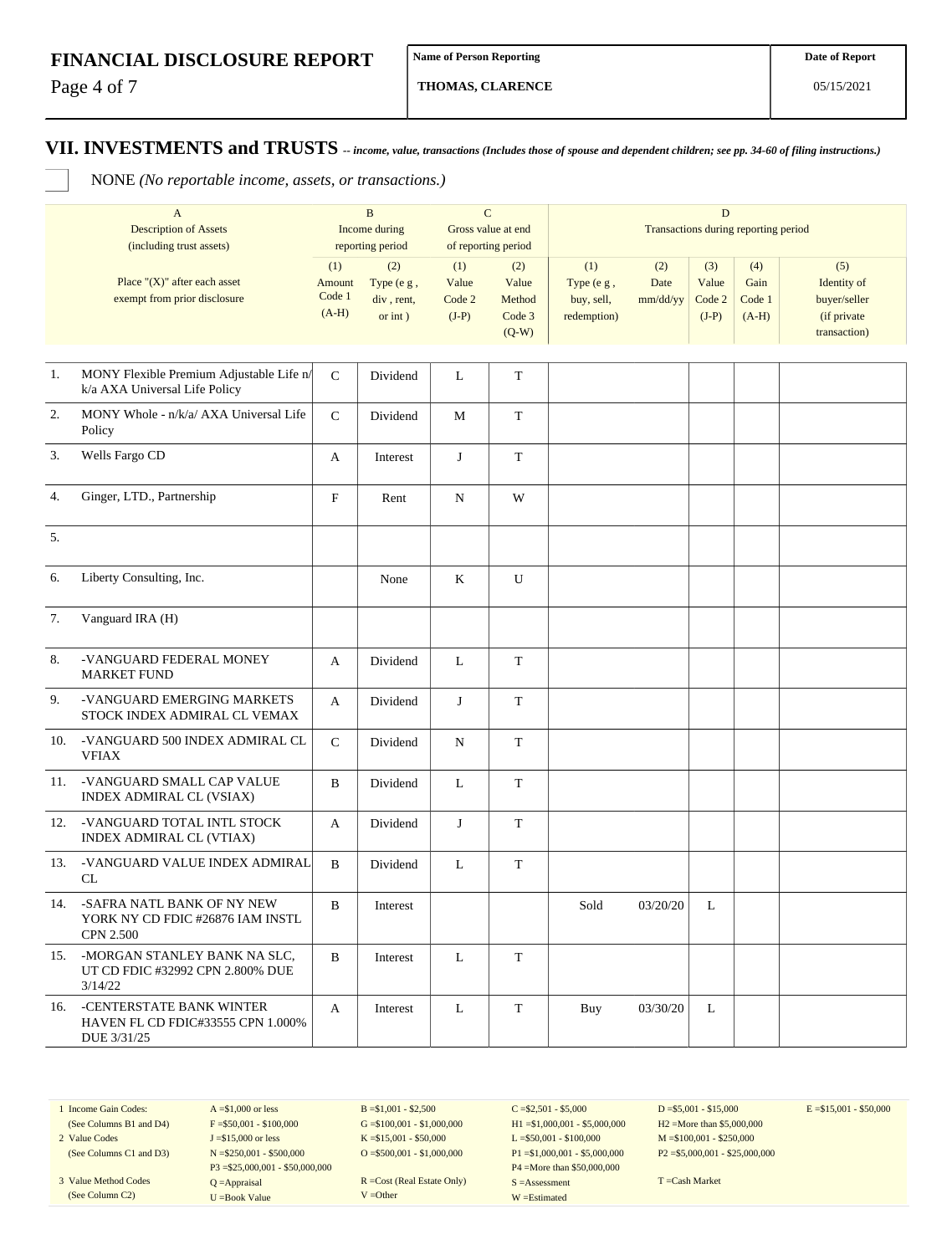Page 5 of 7

**THOMAS, CLARENCE**

### **VII. INVESTMENTS and TRUSTS** *-- income, value, transactions (Includes those of spouse and dependent children; see pp. 34-60 of filing instructions.)*

NONE *(No reportable income, assets, or transactions.)*

| $\mathbf{A}$<br><b>Description of Assets</b><br>(including trust assets) | B<br>Income during<br>reporting period |                                            | $\mathsf{C}$<br>Gross value at end<br>of reporting period |                                             | D<br>Transactions during reporting period        |                         |                                   |                                  |                                                                    |
|--------------------------------------------------------------------------|----------------------------------------|--------------------------------------------|-----------------------------------------------------------|---------------------------------------------|--------------------------------------------------|-------------------------|-----------------------------------|----------------------------------|--------------------------------------------------------------------|
| Place " $(X)$ " after each asset<br>exempt from prior disclosure         | (1)<br>Amount<br>Code 1<br>$(A-H)$     | (2)<br>Type (e g,<br>div, rent,<br>or int) | (1)<br>Value<br>Code 2<br>$(J-P)$                         | (2)<br>Value<br>Method<br>Code 3<br>$(Q-W)$ | (1)<br>Type $(e g,$<br>buy, sell,<br>redemption) | (2)<br>Date<br>mm/dd/yy | (3)<br>Value<br>Code 2<br>$(J-P)$ | (4)<br>Gain<br>Code 1<br>$(A-H)$ | (5)<br>Identity of<br>buyer/seller<br>(if private)<br>transaction) |
| 17.                                                                      |                                        |                                            |                                                           |                                             |                                                  |                         |                                   |                                  |                                                                    |

1 Income Gain Codes: (See Columns B1 and D4)

- 2 Value Codes (See Columns C1 and D3)
- 3 Value Method Codes

(See Column C2)

 $A = $1,000$  or less  $F = $50,001 - $100,000$ J =\$15,000 or less N =\$250,001 - \$500,000 P3 =\$25,000,001 - \$50,000,000 Q =Appraisal U =Book Value

 $B = $1,001 - $2,500$  $G = $100,001 - $1,000,000$ K =\$15,001 - \$50,000 O =  $$500,001 - $1,000,000$ 

R =Cost (Real Estate Only) V =Other

 $C = $2,501 - $5,000$ H1 =\$1,000,001 - \$5,000,000 L =\$50,001 - \$100,000 P1 =\$1,000,001 - \$5,000,000 P4 =More than \$50,000,000 S =Assessment W =Estimated

 $D = $5,001 - $15,000$ H2 =More than \$5,000,000 M =\$100,001 - \$250,000 P2 =\$5,000,001 - \$25,000,000  $E = $15,001 - $50,000$ 

T =Cash Market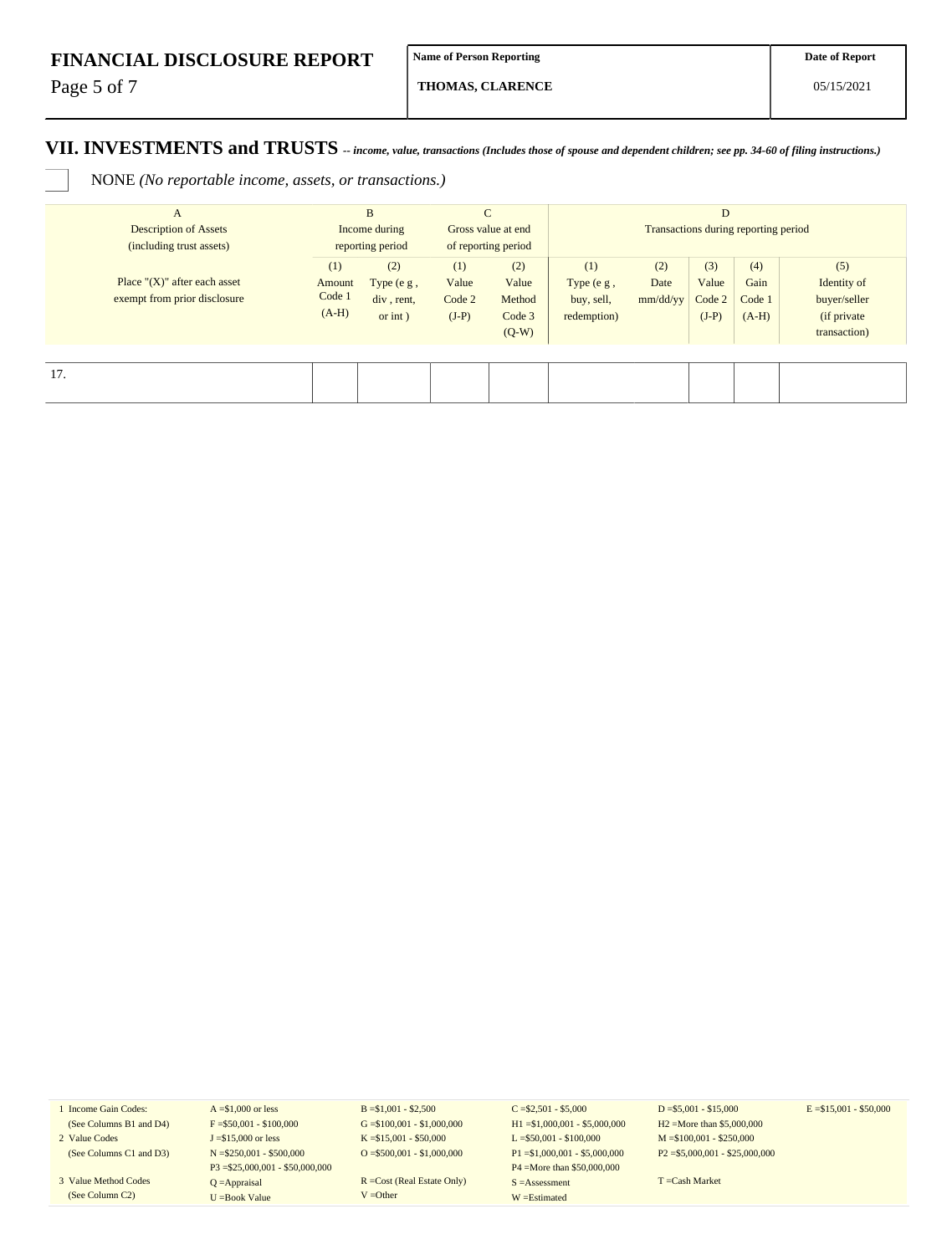Page 6 of 7

**Name of Person Reporting**

**VIII. ADDITIONAL INFORMATION OR EXPLANATIONS.** *(Indicate part of report.)*